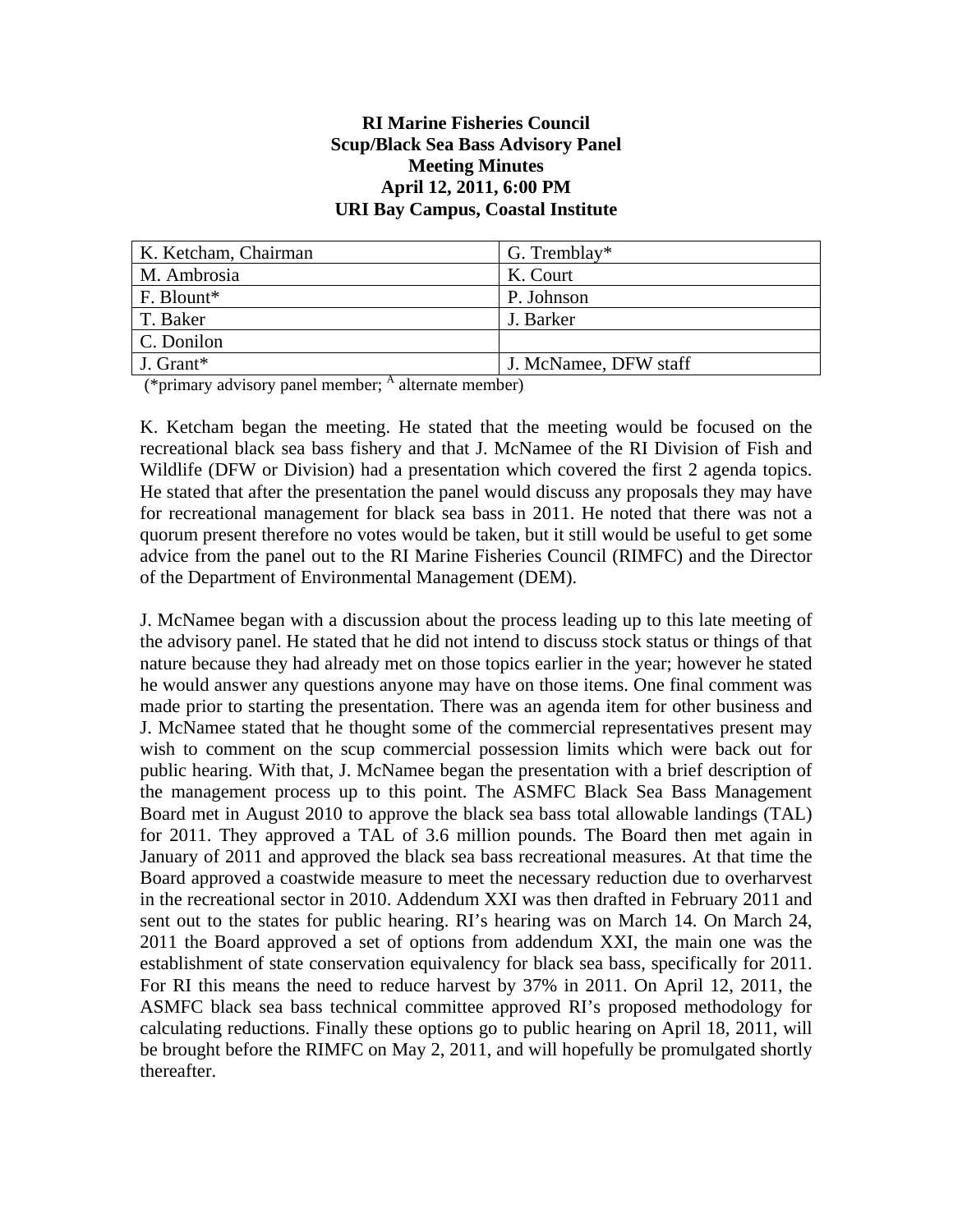J. McNamee finished by indicating that the DFW supported any measures that stayed within the bounds of the approved methodology for reduction. He went on to state that the DFW preferred an option that did not dramatically increase the minimum size as the main effort to achieve the reduction and the DFW also preferred an option that achieved some reduction from a bag limit decrease. He brought up a spreadsheet where the AP members could adjust dates, minimum sizes, and bag limits and see the reductions achieved from those measures. F. Blount asked a question about the years affected by the addendum. J. McNamee stated that the addendum was for 2011 only. The discussion went in to detail and J. McNamee stated that there was one of two ways he predicted the process would proceed over the coming year. The first would be for a follow up addendum to take place which would put state by state conservational equivalency in to place on a longer term basis. The second possibility was dependent on the out come of the benchmark stock assessment that was planned for the fall. If the assessment was accepted and not placed in a low tier, the quota would probably go up to some degree, potentially fairly dramatically, and this would remedy some of the issues being faced by the states with black sea bass fisheries. F. Blount stated that the AP should consider this when developing their options.

C. Donilon asked about the October closure from 2010. J. McNamee stated that his configuration accounts for reopening closed days, so the scenarios presented all reopened the closed days from 2010. C. Donilon stated that he would be happy at the very least to get those days in October reopened at some reasonable bag limit. F. Blount cautioned about large drops in bag limit because he felt they would never get the lost bag limit amount back. He stated that he would be happy with a later start and keeping the bag limit as high as possible.

M. Ambrosia stated that the late start was preferable for the charter guys because they have other options in the early season. Keeping the season open later in the year, specifically the period in October before tautog opens up at a higher bag limit, was most important to the charter industry. Keeping the bag limit as high as possible was also important to the party and charter industry.

The group discussed some alternative configurations including larger minimum sizes, various bag limit amounts, and then an early opened season and a late opened season. K. Ketcham began to take comments on the presented options or any options that anyone else wanted to bring up. After more discussion, the panel consensus option was the following:

## **1. A season from July 11 through December 31**

## **2. A bag limit of 20 fish**

## **3. A minimum size of 13"**

The panel stated that the date should be set at the earliest day possible and the DFW should not try to pick a date that perhaps made more sense (i.e. opening on a weekend rather than a weekday) if it meant opening any later. F. Blount stated that even though he agreed with the present consensus proposal, the party boat industry was losing the whole month of June which was a big month for that industry.